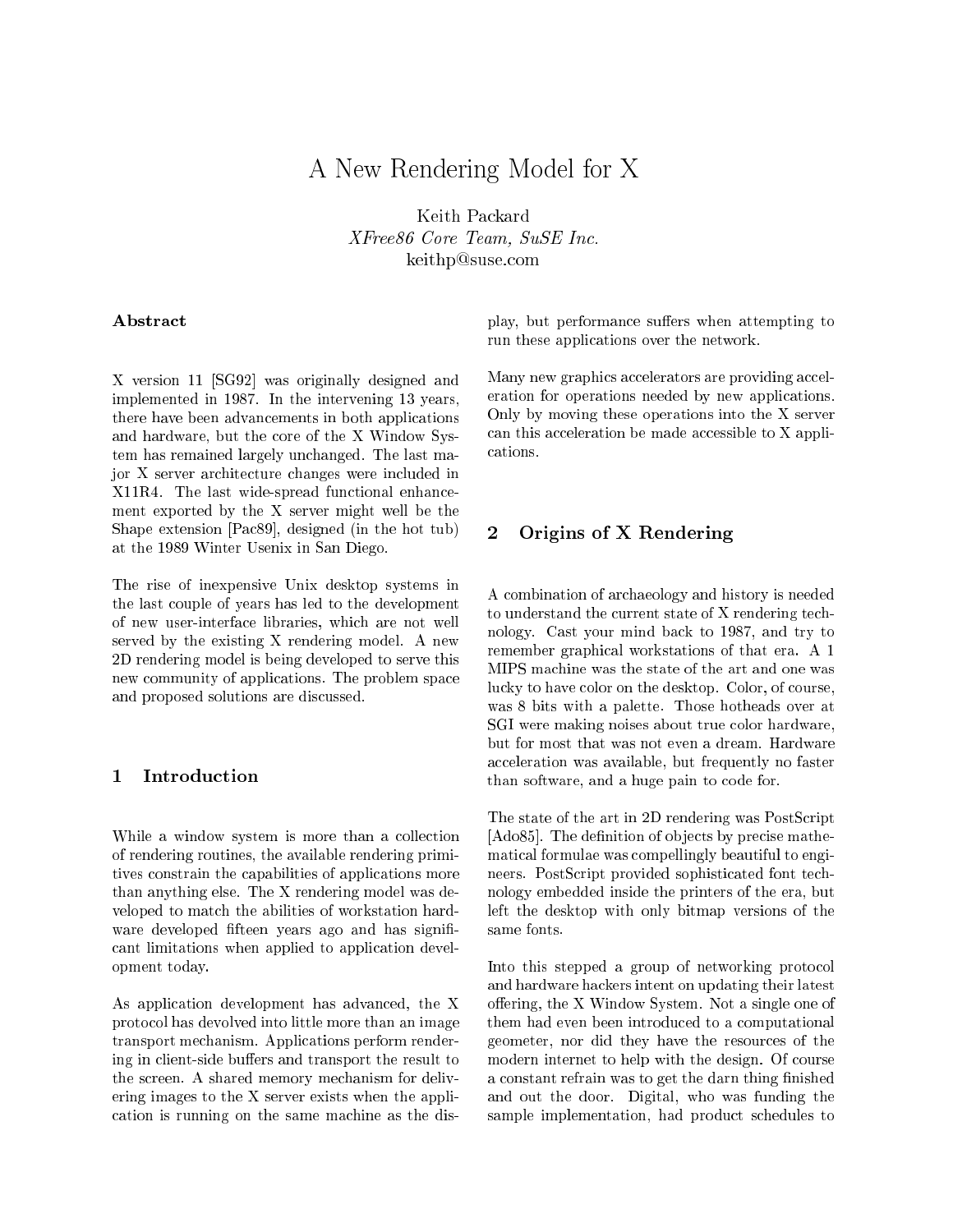meet. Meanwhile, back at MIT, Project Athena was deploying more and more X10 boxes.

So they picked up the PostScript "Red Book" and started writing a specification. Of course their new window system was extensible; with any luck, limitations in the original design would be masked by clever add-ons in the future. What they failed to realize was that the Red Book inadequately des
ribed the actual implementation of some primitives. The developers also lacked foresight about how difficult it would be to create consensus around future rendering standards.

One big limitation of PostS
ript in that era was in image manipulation. Printers were bla
k-and-white, so PostS
ript didn't need any omplex image ompositing operators. Besides, X was an intera
tive proto
ol: alpha blending a full-s
reen image looked like slugs racing down the monitor.

And then there were lumpy lines. The Red Book des
ribes a beautifully pure line stroking algorithm: a circular pen is dragged along the path and illuminates pixels within the ir
le. Too bad that the results look ugly—the apparent width of the line varies along the length of the line. Lacking understanding of the problem, Adobe kludged around it. John Hobby had re
ently solved the problem [Hob85], but his solution had not yet been published outside of Stanford and was not dis
overed by the X ommunity for several years.

Instead of providing PostS
ript paths, X provided only straight lines and axis-aligned ellipses. Why axis-aligned? Be
ause there was a rumor that the rendering algorithm for thin non-axis aligned ellipses was patented and there was agreement that X should be free of patented te
hnologies. This rumor was unfounded; the algorithm (published many years ago [Pit67]) was unencumbered.

At one meeting, members of the X11 team looked around the table and dis
overed that not one of them had any clue about splines. Instead of doing something wrong, they left them out. Sub-pixel positioning was deemed an extravagant use of network bandwidth, sin
e it would double the payload of ea
h rendering primitive by requiring the use of 32 bits for ea
h oordinate instead of 16.

The expe
tation was that these issues ould be left for future development in the form of an extension. However, the usage of X expanded and ompatibility between X servers was deemed a market ne
essity. Creating an extension that existed in only some X servers would create application interoperability problems. Thus the rendering model has stagnated.

#### Problems with the Core Protocol  $2.1$

Even ignoring new rendering techniques, the core proto
ol rendering ar
hite
ture has some fundamental problems:

# Lack of a stenciling operator

X10 provided a stenciling operator for solid fills, even this operator is missing from X11. A sten il an be emulated using a ClipMask, but the sample implementation of ClipMasks is inefficient, making this impractical.

Stenciling can be used to accelerate missing rendering primitives, the appli
ation generates the appropriate shape in a mono
hrome bitmap and uses that to stencil the result to the screen. The implementors of the sample server knew this and in
luded a sten
iling operator inside the server for use by higher level primitives.

### Separation of lines and ar
s

As useless as axis-aligned ar
s are, they are made even less useful by being separated from lines. This means there is no way to join a sequen
e of lines and ar
s together. As a spe
ial ase, zero width/height ar
s are dened to be equivalent to lines, making it possible to render an axis-aligned rounded re
tangle.

#### No verti
al es
apement for text

This is all that is needed to render Asian text and to allow for rotated fonts.

# 2.2 Features of the Core Protocol

In building a new rendering system, it would be unwise to ignore the best parts of the existing system:

#### Pre
ise pixelization

Each X operator, with the exception of thin primitives, has exactly specified pixelization requirements. This not only allows for reproducible rendering across X server implementations, but probably more importantly allows for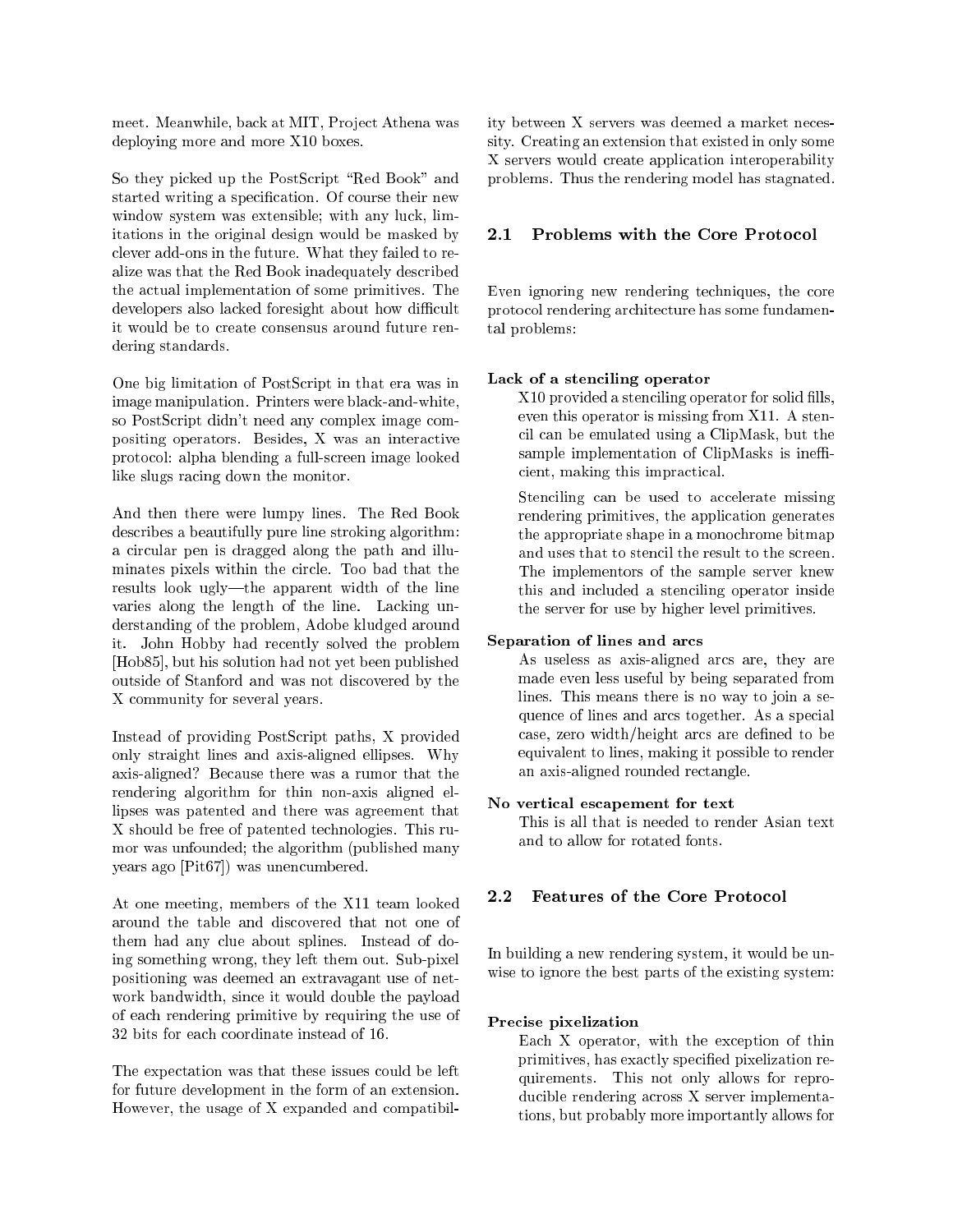automated testing of the rendering ode. The rules themselves may be broken, but their existen
e is of vital importan
e.

#### Pixel values, not colors

Providing an underlying pixel value basis for the rendering system allows for the implementation of a olor-based system in user spa
e. The reverse is not true. Additionally, the only way to make boolean pixel operators usable by applications is to expose the pixel values.

### Allow all rendering permutations

X allows appli
ations to render stippled text using a variety of raster-ops (su
h as XOR). Su
h ombinations work with all primitives other than ImageText. This makes it possible to dither everything on the screen in a consistent manner or to apply a reversible XOR raster-op.

# 3

The strongest argument for building a new rendering model is in eviden
e on almost every Linux ma chine these days. The combination of KDE, Gnome, and Enlightenment demonstrate that the world of 2D graphi
s is rapidly leaving the X Window System behind. These appli
ations use sophisti
ated rendering primitives like outlined text and cubic splines. They improve image quality with antialiasing and blend images together with alpha ompositing.

It is no longer a question of what kind of rendering will be done. The question now is where that rendering should happen. Applications will advance, and X must either keep up or get out of the way. One thing working in favor of an extension today is that many new appli
ations are being written using a higher-level rendering model provided by a toolkit. Providing new X server functionality that mat
hes the rendering model in the toolkit allows for a gradual adoption of the extension as the toolkits are modified: the toolkits can accelerate operations using the extension when available and still fall back to client-side rendering for older X servers.

#### $\overline{4}$ <sup>4</sup> Components of <sup>a</sup> New Rendering System

The urrent generation of 2D appli
ations are similar in their demands on the rendering system. By analyzing existing usages and hoosing primitives with care, a reasonably consistent system can be built whi
h will be useful for many appli
ations. The existen
e of appli
ations with well-understood requirements provides an opportunity la
king in the initial proto
ol design.

# 4.1 Alpha Compositing

Alpha ompositing is the blending together of images with a per-pixel  $(\alpha)$  value controlling an arithmetic combination of the colors. There are many reasonable fun
tions for this operator. The most ommon is a translu
en
y operation, in whi
h the colors are combined as  $v = \alpha v_1 + (1 - \alpha)v_2$ . As images are omposited with this operator, they appear as translu
ent overlays on the original image.

Alpha ompositing is also useful in approximating anti-aliasing. A suitable function and constraints on both the stru
ture and order of the rendering primitives an yield satisfa
tory results.

3D applications make significant use of alpha compositing, so graphi
s hardware now ommonly supports some of the most popular alpha ompositing functions of OpenGL. Giving applications access to hardware ompositing will provide dramati performan
e improvements.

There are many different ways of presenting image data along with alpha channel information. At 32 bits per pixel, the alpha channel is frequently delivered in the unused upper byte. For 16 bit images sometimes the alpha channel is embedded as one of four 4-bit omponents and sometimes the alpha hannel is in a separate 8-bit image.

For appli
ations to be able to take maximal advantage of the available acceleration, the characteristi
s of the hardware must be exposed to the application. This significantly complicates the toolkit, whi
h must mat
h rendering requests with available resour
es.<sup>1</sup>

<sup>&</sup>lt;sup>1</sup>Better architectural ideas are welcome.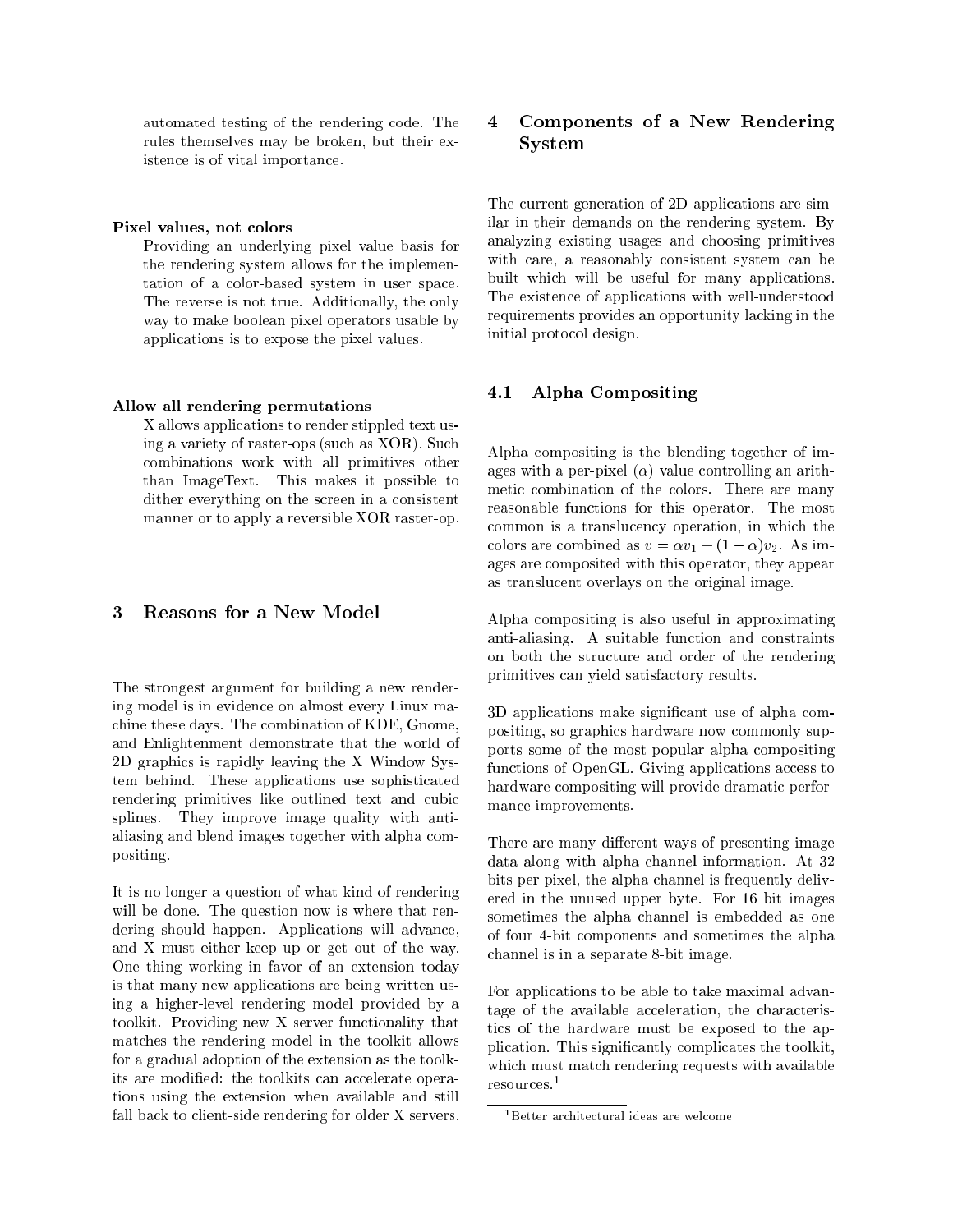Alpha ompositing is easy to des
ribe in a TrueColor environment, but more problemati in PseudoColor where there is no linear relation between pixel and olor. Fortunately, most modern ma
hines are able to display in TrueColor, making it tempting to provide this fun
tionality only in that ase.

# 4.2 Anti-Aliasing

Anti-aliasing is the appli
ation of signal pro
essing in rasterization. It reduces the high-frequency quantization noise generated by impre
isely positioned object edges. Conceptually, anti-aliasing is performed by oversampling the image and resampling at the s
reen resolution.

A direct approach would create an oversampled version of the image in memory, and resample the ompleted image either to the frame buffer or (ideally) as it is delivered to the s
reen. The prospe
t of multiplying the amount of video memory by some large amount and redu
ing rendering performan
e by a similar amount have led to a sear
h for inexpensive in
remental approximations.

When displaying a single convex primitive, the simple alpha ompositing operator des
ribed above an be used to accurately approximate anti-aliasing. By generating an alpha hannel ontaining the output of the resampling filter, the primitive can be composited onto the s
reen. However, when more than one primitive is involved the task be
omes more dif ficult, as the alignment of the edges of each primitive is lost in the ompositing operation.

OpenGL ontains a set of more ompli
ated alpha operations, whi
h ameliorate the errors in this approximation when used properly. A reasonable subset of these operations will be in
luded in the new system.

As mentioned above, the alpha channel is filled with the output of the resampling filter. Most existing anti-aliasing systems simply ompute the amount of the pixel covered by the object and use that as the alpha value; for the edges of a polygon, the system has a measure of that value omputed as it walks the edge. A more sophisticated anti-aliasing system uses the output of a 2D filter to fill the alpha channel. This filter can even take into account the response characteristics of the electron beam displaying the image: systems built with su
h te
hniques work quite well.

Given that this alpha blending technique is only approximate and that sophisti
ated te
hniques are likely to be a performan
e problem in the near term, only the simple coverage model is currently planned. Provisions will be made for adding new anti-aliasing me
hanisms in the future.

# 4.3 Coordinate System

The urrent rendering system uses a 16-bit integer coordinate space, which is fine for describing rectangles but impre
ise when drawing text lines and polygons. Sub-pixel positioning is essential when ompositing polygons into larger shapes, to avoid visible dis
ontinuities along edges.

Sub-pixel positioning allows applications to more precisely position objects on the screen. To render an object using the core protocol, the coordinates must be rounded to the nearest pixel boundary. This mispositions the object by as much as  $1/2$ pixel. While this may not seem serious, the cumulative visual effect of many  $1/2$  pixel errors is quite noti
eable. S
ott Nelson des
ribes this problem in more detail [Nel96], including an example showing the improvement offered by sub-pixel positions even in the absen
e of anti-aliasing.

One obvious oordinate representation is IEEE 32 bit floating point numbers. The 24 bit mantissa specified by IEEE would provide at least 8 bits of sub-pixel position within the 16-bit X coordinate space, and would be easy for applications to manage.

However, it is desirable for objects to be translationally invariant. As objects move to larger coordinates, IEEE floats will slowly drop bits of subpixel position information. This is espe
ially important as windows move around the s
reen. While IEEE floats could probably be made to work by artificially limiting their precision for smaller values, using fixed-point numbers eliminates this problem entirely.

The next question is how many bits of fraction to use. Four is enough for most appli
ations, but eight will suffice for all but the most particular uses. Appli
ations whi
h use larger oordinate spa
es will still need to perform lipping operations during the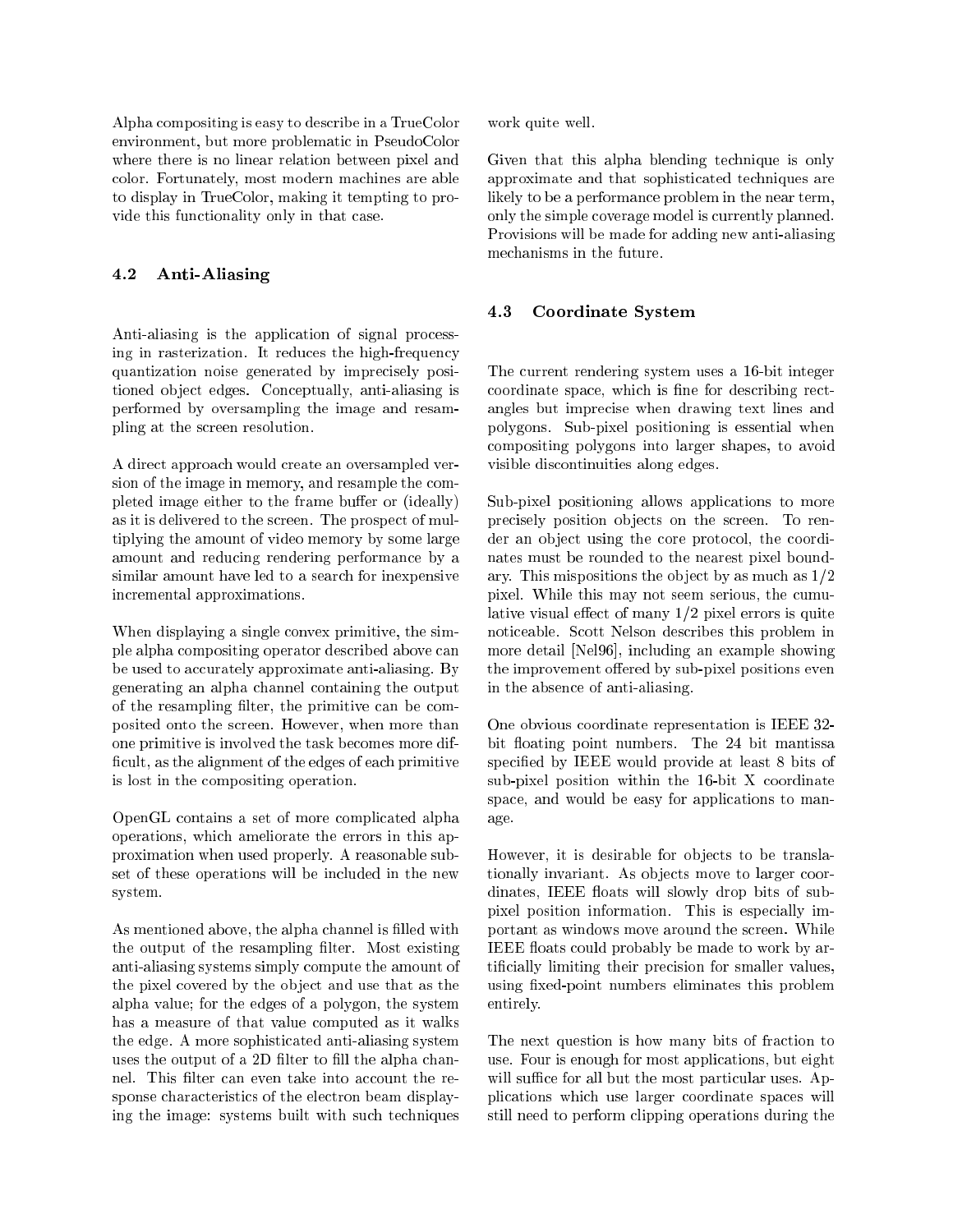transformation to X oordinates, but with 8-bits of sub-pixel position, it should suffice for most to simply truncate objects at the boundary of the X coordinate spa
e.

For these reasons, 32-bit fixed-point coordinates

# 4.4 Rendering Primitives

One thing missing from the core protocol is a simple server primitive that ould be used to render geometrical objects not defined by the protocol. Inside a PostS
ript interpreter, the primitive used is a horizontal trapezoid—that is, the top and bottom edges are horizontal. LibArt, the rendering library for the Gnome project, uses an equivalent primitive alled sorted edge lists.

So, at a minimum, this new primitive will be in cluded. Unlike the core polygon request, this request will be able to draw many trapezoids at a

A question remains as to whether PostS
ript-style paths should be included. Doing so would significantly reduce the wire traffic but would complicate the implementation. The paths would in
lude lines, cubic splines and character elements.

Paths would be rasterized by cracking them into trapezoids as des
ribed above, using a settable error value to describe the polygonalization of curves. By making this rendering mechanism explicit, it would be possible to precisely specify pixelization of the path in relatively simple terms, and to exactly repliate this pixelization on the lient side if ne
essary.

#### 4.5 Text

The original X design was done before outline rasterizers were used to generate s
reen fonts. The only fonts available were bitmaps, and the idea of providing s
aled versions of those for the s
reen la
ked appeal.

The resulting design does not match the realities of outline fonts well at all. Even the XLFD specification (and its extensions to support s
alable fonts, font subsetting, and glyph rotation) is difficult or impossible to use with outlined fonts.

One problem to be solved is in the naming and accessing of fonts. A simple mechanism could be added to provide more ontrol over whi
h font is sele
ted, and to provide more than a simple string to identify fonts. Another issue is access to additional metri
s about the font, su
h as pair kerning tables, glyph names, and more pre
ise glyph metri
s.

A requirement for modern applications is that the application and the X server share access to the raw outline data and metri
s. This allows the appli
ation to augment the text rendering provided by the X server with fan
ier versions on the lient side. An easy way to provide this is to extend the X Font Services Protocol [Ful94] to include this additional information.

Another issue with the core protocol is in accessing glyph metri
s. The ore proto
ol provides only the QueryFont request whi
h retrieves metri
s for all glyphs in a font at on
e. This allows the lient to qui
kly ompute the extents for any set of glyphs without onsulting the server in the future. However, it also requires that the metri
s for every glyph in the font be available when the request is made. For s
alable fonts, this means that the entire font must be rasterized; for most s
alable te
hnologies, generating X metrics is a side effect of rasterizing glyphs.

Most applications issue a QueryFont for each font that they open, this means that in normal usage, the X server rasterizes every glyph in every font used by appli
ations.

Additionally, the ListFontsWithInfo request returns bounding metri
s for all glyphs in the font. Computing the bounding metri
s requires the omplete set of metri
s for the font.

New font information requests are needed. A request to query the metri
s for a list of glyphs along with a new font listing function which provides as mu
h information about the font as an be gathered without rasterizing every glyph.

Better rendering primitives are required as well, allowing for rotation of glyphs and baselines, sub-pixel positioning, and anti-aliasing.

Dire
t support of glyph outlines may be addressed at some point. This is somewhat difficult given the multiplicity of outline font formats, the lack of highquality Type1 rasterizers and the additional render